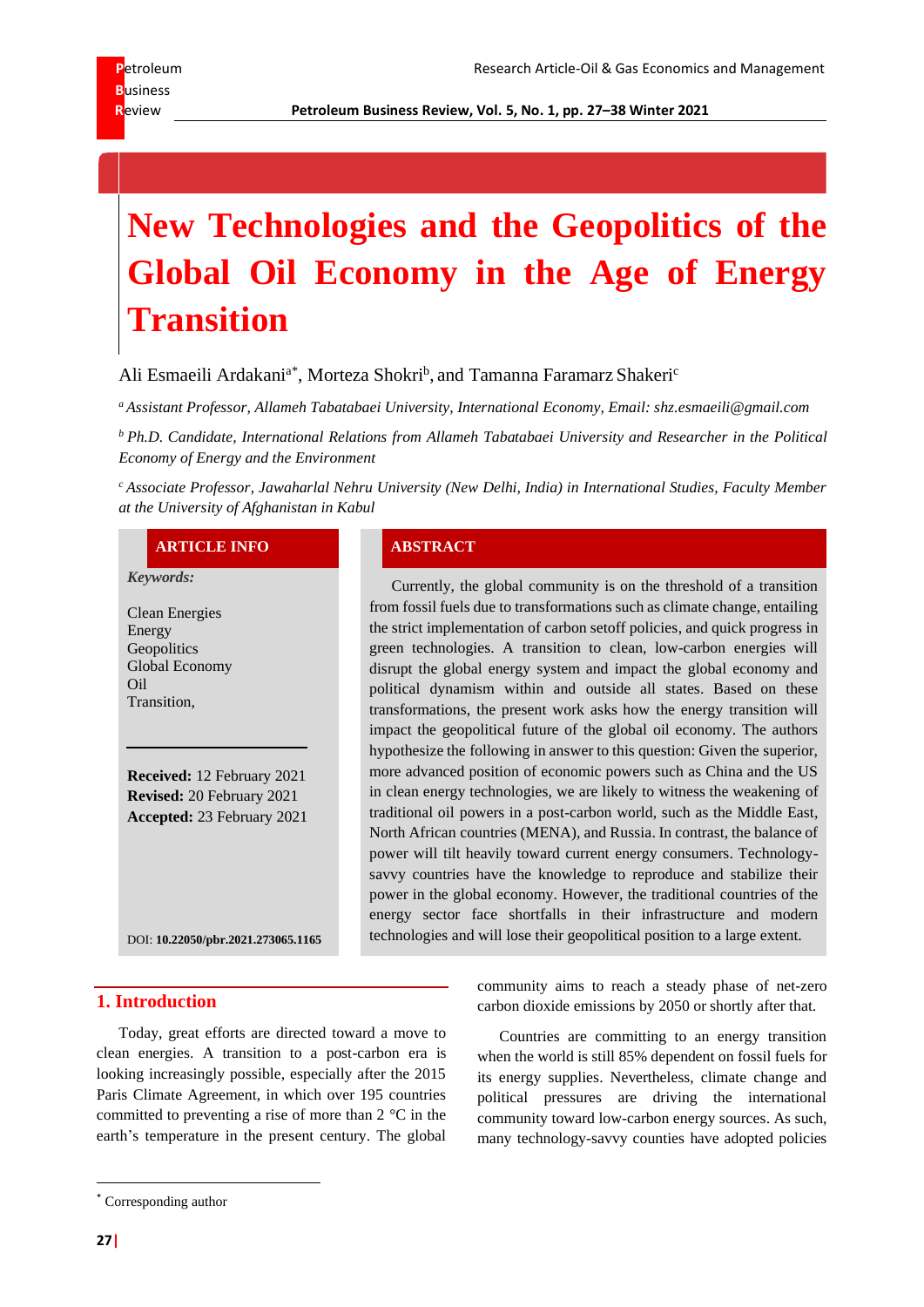**P**etroleum **B**usiness **R**eview

to replace fossil fuels. The EU, China, Japan, and the US have made significant investments in clean fuels. As a result, fundamental changes in the global energy system are forecast, which will impact nearly every country with widespread geopolitical outcomes. The present article asks how the energy transfer will impact the geopolitical future of the global oil economy. Given the existing macro trends, the theory of this article can be set out as follows. Significant progress in clean fuel technologies will reduce the world's dependence on oil, natural gas, and coal to a large degree in the future decades. Apart from having a significant impact on the global economy, the transition will also significantly affect the geopolitics of global energy. China, and to a certain extent the US, are the likely winners of this enormous change. On the other side, Russia and the traditional petroleum powers in the Middle East and North Africa will be the great losers.

The trend analysis technique has been used to elucidate this theory. To this end, by identifying the macro trends in the energy market, efforts are made to analyze the world's geopolitical future during the transition period. The article comprises three parts. The first part includes a conceptual framework that can serve as an input to analyze future trends in the global energy market and its geopolitics. In the second part, the authors have tried to use influential macro trends impacting the future of the energy market to trace the geopolitical landscape of energy. Finally, in part three, the future of global geopolitics in the energy transition era will be discussed. To this end, the station of actors such as China, the US, Russia, the EU, and the Middle East and North Africa (MENA) will be analyzed. In the final part, the outcome of tracing such changes in this landscape will be explained with the trend analysis technique.

# **2. Conceptual framework: knowledge and power as the structures of the international political economy (IPE)**

Technology has always played an essential role in the global community's economic, political, military, and cultural development. Human society has successfully continued to improve production and development in the global economic system with modern technology. This technology has brought about unprecedented change in economic prosperity and has improved the lives of billions of people while also extending the scope of global destruction and armed conflict by manifold. Prime examples of this are nuclear weapons and cyber warfare. Regrettably, many technologies have had significant and rather unwanted side effects, such as environmental

pollution, global climate changes, and biodiversity loss. Technology has ceaselessly shaped the structure of the global system, its actors, and their interactions, and vice versa. Thus, the role of technology as a decisive factor in explaining changes in global affairs has remained understated. Technology has often been seen implicitly as a passive factor in international relations and international political economy theories. However, the evolution of technology has diverse implications for global affairs.

Among analysts of international relations and international political economy, Susan Strange has paid particular attention to the role of knowledge in political and international changes. She argues that exerting relational power—the ability to force someone to do something they would not otherwise do—is far less effective than exerting structural power. She considers structural power as the ability to shape and set out the structures of the global political economy within which other countries, their political institutions, economic entities, and most importantly their scientists and other experts must work. Structural power has more meaning beyond setting agendas for discussing or designing international regimes, laws, and customs, which are meant to manage international economic relations. Structural power, in short, is the power of decisionmaking on how to have things done and the power to shape frameworks within which countries interact with one another, with people, or with large, relevant corporations (Strange, 1994: 24–25). Based on Strange's conceptualization of structural power, the role of knowledge and technology in the future of the international economy, especially in the energy sector, can be assessed.

Strange considers four dimensions for IPE: security, production, finance, and knowledge. Strange states that none of these dimensions necessarily supersedes another in advance; instead, the importance and superiority of each one must be recognized in terms of historical context and fabric. All the resources of structural power are interconnected; in other words, what happens in one structure impacts events in the others. The domination of one structure means the domination of its logic over the other structures. For instance, when production was the dominating factor (mainly in the 20th century), research and development were seen as an input for manufacturing new goods. With the domination of knowledge and technology in the 21st century, this is no longer just input but has turned into a product to buy and sell (Breznitz, 2007).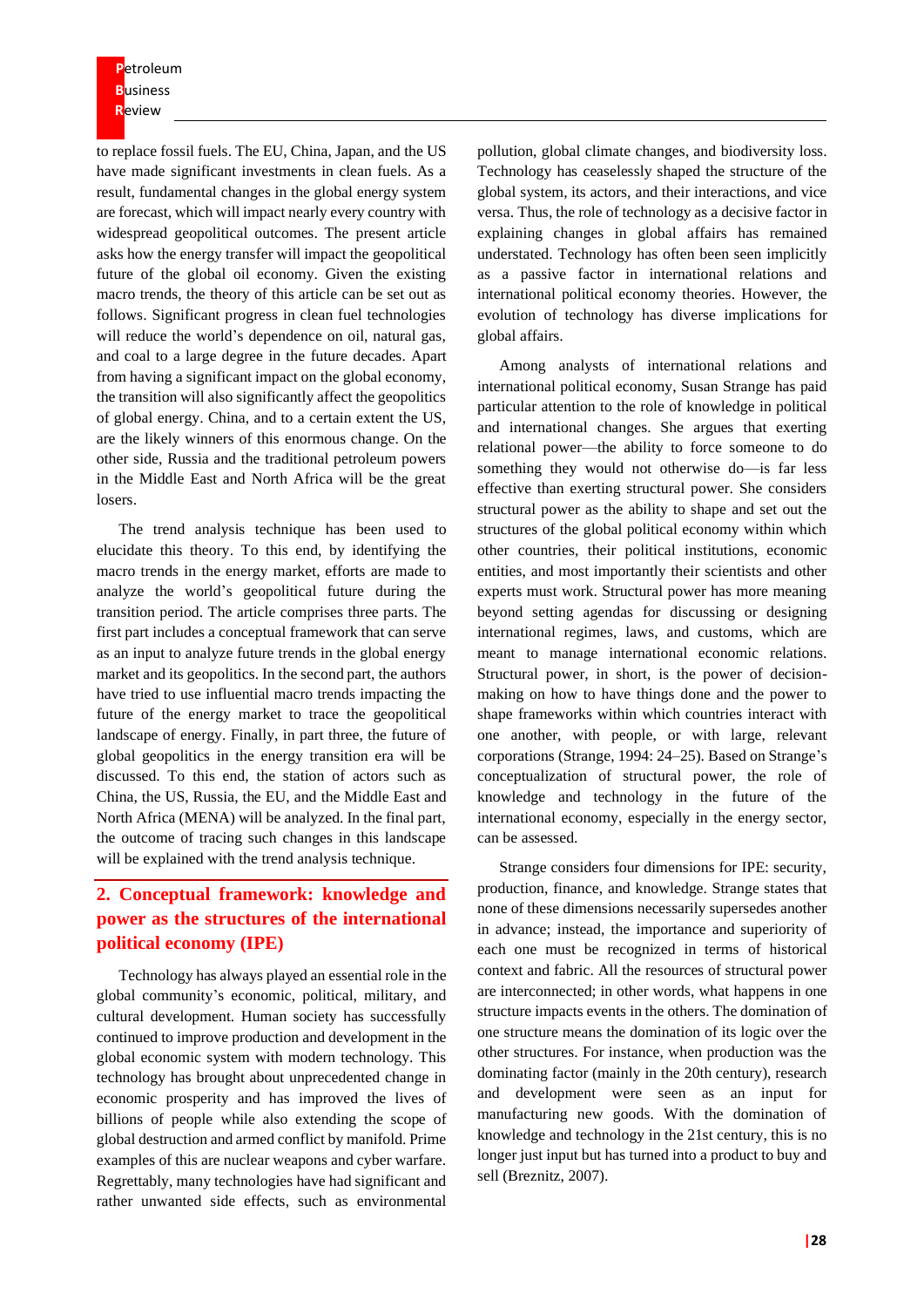

Volume 5, Issue 1 January,2021

Strange reiterates that the power of knowledge on international political economy has been ignored or less noticed. To a certain extent, this is since knowledge is linked to beliefs, cognitive matters (what is understood or imagined), and the channels through which knowledge and beliefs are transferred or limited. Therefore, assessing its role and effect is difficult. The importance of the structure of knowledge in power is as great as the power to deny knowledge, exclude others, or transfer knowledge (Strange, 2015: 115). The framework presented by Strange presents an integrated and convincing theory on the position of knowledge in IPE. Her theory's elements help explain changes in the international power structure by considering the variable of technological progress. By relying on the capability of the mentioned conceptual framework, structural changes on various economic, political, and security levels can also be assessed in their broader sense which encompasses the ecosystem, environment, and energy sector.

#### **3. New innovations in energy technologies**

#### **3.1. A step toward energy transition**

The energy transition is a major structural change in the energy system. It refers to changes in the global energy sector, from the production and consumption of fossil fuels, including oil, natural gas, and coal, to renewable energy sources such as wind, sun, and lithium-ion batteries. "Energy transition" is a crucial provision of the 2015 Paris Climate Agreement, in which over 195 countries committed to preventing a rise of more than 2 °C in the earth's temperature in the present century and to making efforts to limit the temperature rise to under 1.5 °C compared to its pre-industrial level. In the agreement, countries undertook to reach a steady phase of net-zero greenhouse gas emissions by 2050, or shortly after that: an objective which has already been accepted by the EU, the UK, and Japan.

The main driving forces behind energy transition include the increasing use of renewable energies in the combined energy supply basket, better power supply, and improved energy storage. Reaching the objectives of the energy transition era may be time-consuming and challenging, but existing macro trends give a clear picture of the future. A future driving force for the future

of global energy is the development of new technologies in the renewable energy sector. This factor, alongside more global awareness of the adverse effects of using fossil fuels on health and welfare, has focused on energy transition as a global reality. In recent years, a larger number of renewable energy plants have been set up worldwide compared to coal and gas. Photovoltaics<sup>2</sup>, and wind energy, in particular, have become the most critical new energies of the 21<sup>st</sup> century. The International Renewable Energy Agency (IRENA) report published in June 2020 demonstrates that renewable energies are increasingly cheaper than fossil fuels. The cost of producing renewable energies in 2019 showed that over half of the renewable energy capacity added in this year cost less in electricity than the cheapest new coal plants (Renewables Increasingly Beat,  $2020$ )<sup>3</sup>. In terms of investment, the renewable energy sector is currently significantly ahead of traditional energy technologies.

# **3.2. New energy technologies and the prospects of reducing global demand for oil**

In recent years, the world is likely to reach a peak in oil demand in a short period due to advancements in clean fuel technology, increasing use of electric vehicles, improvements in efficiency, and environmental restrictions applied to the manufacture of plastics and greenhouse gas emissions, estimated to happen from the mid-2020s until 2040, or even sooner (Figure 1). After this stage, oil demand will decline due to emerging new technologies for clean and renewable fuels.

Companies, including certain oil and gas companies, have promised to reach net-zero carbon emissions, and major pension funds are increasingly incorporating the goals of the Paris Climate Agreement in their investment criteria. Banks are also cutting down on loans for traditional energy projects, and the automotive industry is working on projects to manufacture all-electric cars in the 2030s. Nevertheless, history shows that energy transfer is time-consuming. For instance, during the first important transition from wood to coal, coal took nearly two centuries to become the world's top fuel (from discovering coal in 1709 to the late  $19<sup>th</sup>$  century). When oil was also discovered in western Pennsylvania in 1859, it was only a century later, in the 1960s, when it replaced coal as the best energy source in the world (Yergin, 2020).

<sup>2</sup> Photovoltaics is the technology to convert (energy) light into electricity by using semiconductors displaying the photovoltaic effect. This phenomenon is studied in photochemistry, physics, and electrochemistry. The photovoltaic system is used in solar

panels which are made of solar cells and can produce electricity.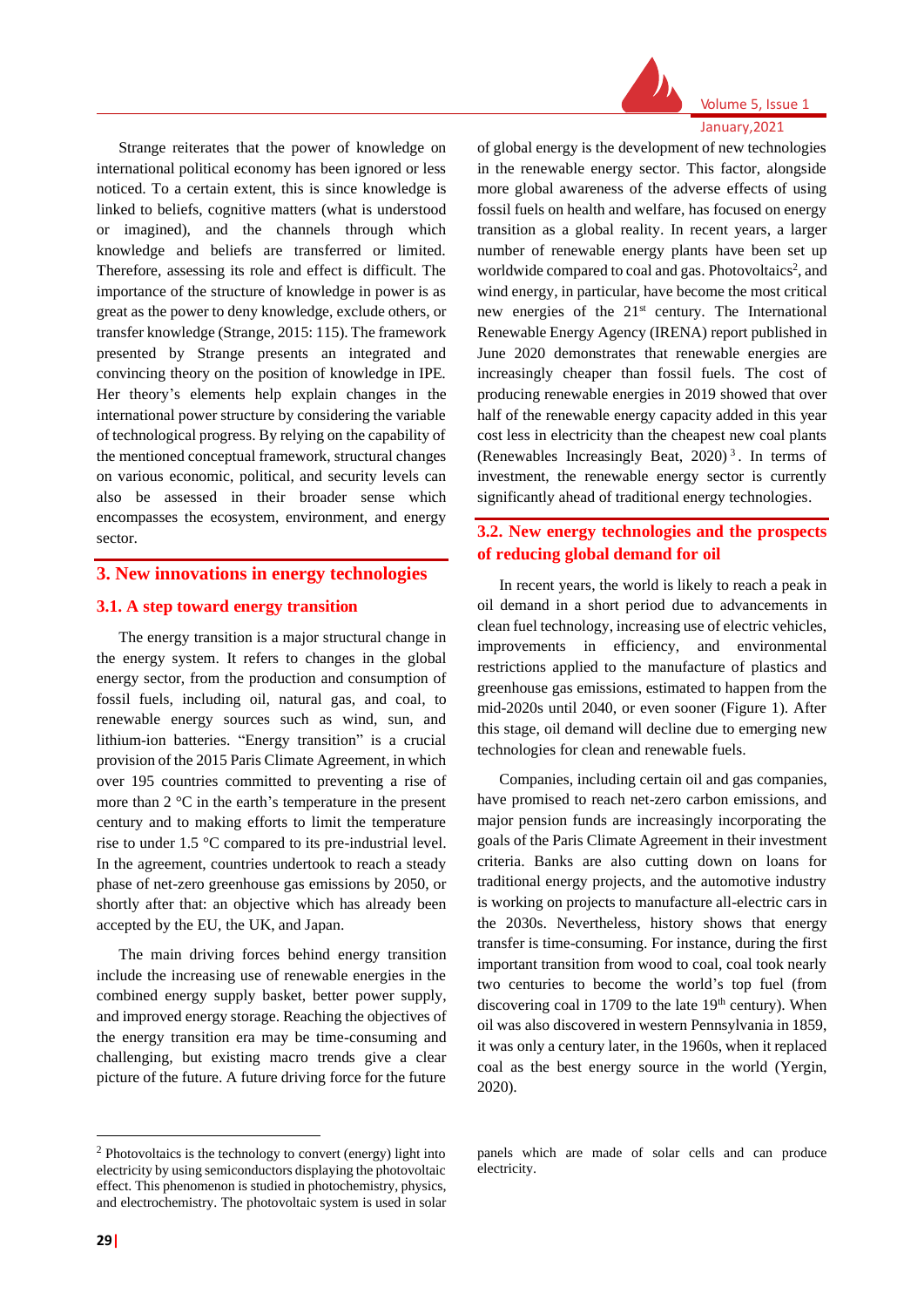



Although the capabilities of countries in the energy transition are presently by far superior to previous centuries, the global community now has access to progressive technologies and better financial resources than in the past. Nevertheless, countries face even more complexities than before. Currently, the world has an 84% reliance on fossil fuels for its energy (BP, 2020). Oil and gas, and their byproducts, continue to make up the largest share of human primary energy resources. Raw oil and natural gas provide 31.9% and 22.5% of the world's primary sources of energy respectively (Motaghi, 2019: 63).

Hence, the transition will be no easy task. Concurrently, state budgets allocated to moving the transition forward may face limitations in the coming years due to the negative effects of crises like the COVID-19 pandemic. Setting a 2050 deadline for a netzero carbon goal in the Paris Climate Agreement, climate change, and shifting global political pressures toward low-carbon energy sources all lead us to analyze the geopolitical effects of technology on the future energy market. Therefore, this work endeavors to analyze the future of global energy geopolitics and the global energy economy within the timeline set in the Paris Climate Agreement (2050) by taking into account fundamental driving forces such as progress in clean technologies and strategic issues such as the vulnerability of countries in terms of energy security.

# **3.3. Energy transition and the geopolitical future of the global economy**

Undoubtedly, oil has been at the base of global energy geopolitics since WWI. The discovery of oil in the Middle East played a vital role in transitioning from coal and transformed the Middle East into a critical geopolitical hub. Oil also became the principal national security issue to such an extent that it can be claimed that the control of oil resources played a crucial role from the second half of the 20th century in several wars, such as the Iraq–Iran War (1980–1988), the Persian Gulf War (1990–1990), and the Iraq War (2003–2011). Over the past few decades, tensions increased between oil producers and consumers and reached a peak during the oil crises of 1973 and 1979. As a result, the price of oil was fixed at USD 32bp in 1980. However, geopolitical tensions about oil continued in the following decades and, as demonstrated during Iraq's attack on Kuwait in 1990, prices doubled in a matter of a few months, leading to an economic downturn in the US in the early 1990s.

It is also worth noting that natural gas has always played a vital role geopolitically in some parts of the world, such as Europe. In Europe, natural gas markets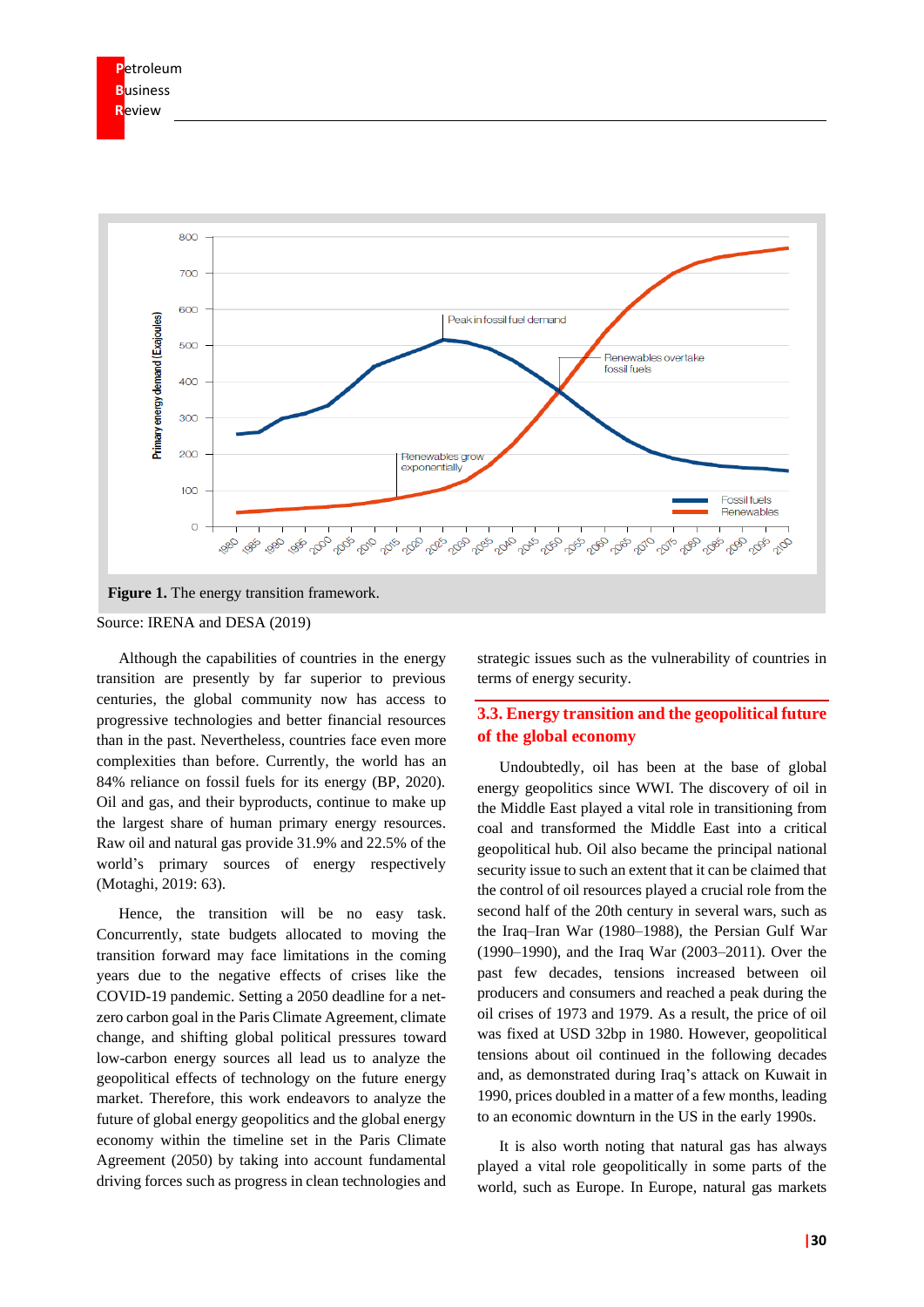

# Volume 5, Issue 1

January,2021

have been established since the 1960s based on large pipelines connecting Russia and other producers, such as Norway and Algeria, leading to a significant dependency of Europe on Russia's natural gas. Even if this did not lead to geopolitical concerns—not even amid the Cold War—it is considered a major geopolitical threat to Europe today, similar to the events of 2006–2009, when differences over the price of natural gas between Russia and Ukraine disconnected Russian natural gas supplies to Europe via Ukraine. The construction of the Southern Gas Corridor to transport gas from the Caspian region to Europe via Turkey is a prime example of this.

Suppose oil and natural gas have been at the center of the geopolitics of energy for more than half a century. In that case, it is perfectly logical to conduct a feasibility study on how its role will pan out in the global energy transition: a process which will act as a driving force through carbon offset policies, the rapid progress of technology for renewable energies, and the manufacture of electric cars.

Regardless of when the post-carbon era will take effect, it is evident that the transition from fossil fuels to renewable energies or net-zero carbon will transform relations between global powers and the geopolitics of the  $21<sup>st</sup>$  century. This geopolitical transformation pertains to fossil fuel producers and those consumers who also possess technology. If the world is prosperous in its carbon offset policies, oil-producing countries will suffer losses in several ways. Firstly, they will suffer significant capital losses they have invested in the past decades in fossil fuels. Secondly, they will suffer secondary economic losses because their treasuries can no longer cover public sector costs through fossil fuel rents. Moreover, last but not least, they will lose their relative geopolitical advantages because, despite access to fossil fuels, these countries are not in a good position when it comes to alternative energies, such as wind, sun, water, and other zero-carbon resources.

In contrast, countries with renewable energy technologies, such as China, the US, Germany, and Japan, will move into a better position. Europe, China, and Japan are presently highly dependent on the import of fossil fuels. Nevertheless, as the share of renewable energies grows, they will be able to promote their energy independence and reduce the geopolitical risks with reduced imports of oil and gas through clean energy technologies. Those countries innovating in renewable energies, batteries, and electric cars will be able to reap the industrial and financial benefits of the transition with job creation and economic growth (Tagliapietra, 2019).

Given the relatively dark landscape of climate change, new economic realities, and the need for sustainable energy, the future of most advanced countries investing in the infrastructure of local renewables is apparent in the geopolitics of energy. These countries, mainly large consumers of fossil fuels, have laws that promote the optimal use of alternative energies (REN21, 2015: 7). China, the US, and Germany have created impressive capacities for renewables and are trying to divert their needs entirely toward renewable energies by 2050.

Developing the technology for renewables creates a system of knowledge through which the owners can exert power. This structure of knowledge will not only serve as a platform to exert power, but it will also help in reproducing power. Countries with technology for renewables, like China, the US, the EU, and Japan, will find it easier to stabilize their power in the geopolitics of the world economy by using the technology. For a better understanding of the position of countries in the energy transition era, it is best to look at the landscape of energy producers and consumers based on the current trends governing their situation.

# **3.4. The Chinese landscape in the age of energy transition**

Presently, China is in a position where it appears to reap the most benefits from a future energy transition. Although it has a large oil industry and is, in fact, the fifth biggest oil producer in the world, its production does not fulfill its demand as the second largest economy in the world. China imports an estimated 75% of its oil and is by far the biggest importer. Beijing has assumed a leading position in the leading technologies related to low-carbon industries because of an active strategy that is a combination of domestic support for innovation (a third of patents on low-carbon technologies belong to China) (IRENA, 2019), industrial policies, and transfer of technology as a condition for direct foreign investment (Eyl-Mazzega and Mathieu, 2020: 37).

A supply chain of rare, yet vital, metals has allowed China to stabilize its economic superiority on its large domestic market and abroad. It owns rare, vital metals, special alloys of special metals, innovation, and technology production and assembly (90% of solar panels and over 50% of onshore wind turbines), which have caused its superior position. Moreover, it has Generation III nuclear reactors (its first project is under construction), batteries, private and public transport using electricity or hydrogen (Voïta, 2018), and G5 technology. Its technologies related to artificial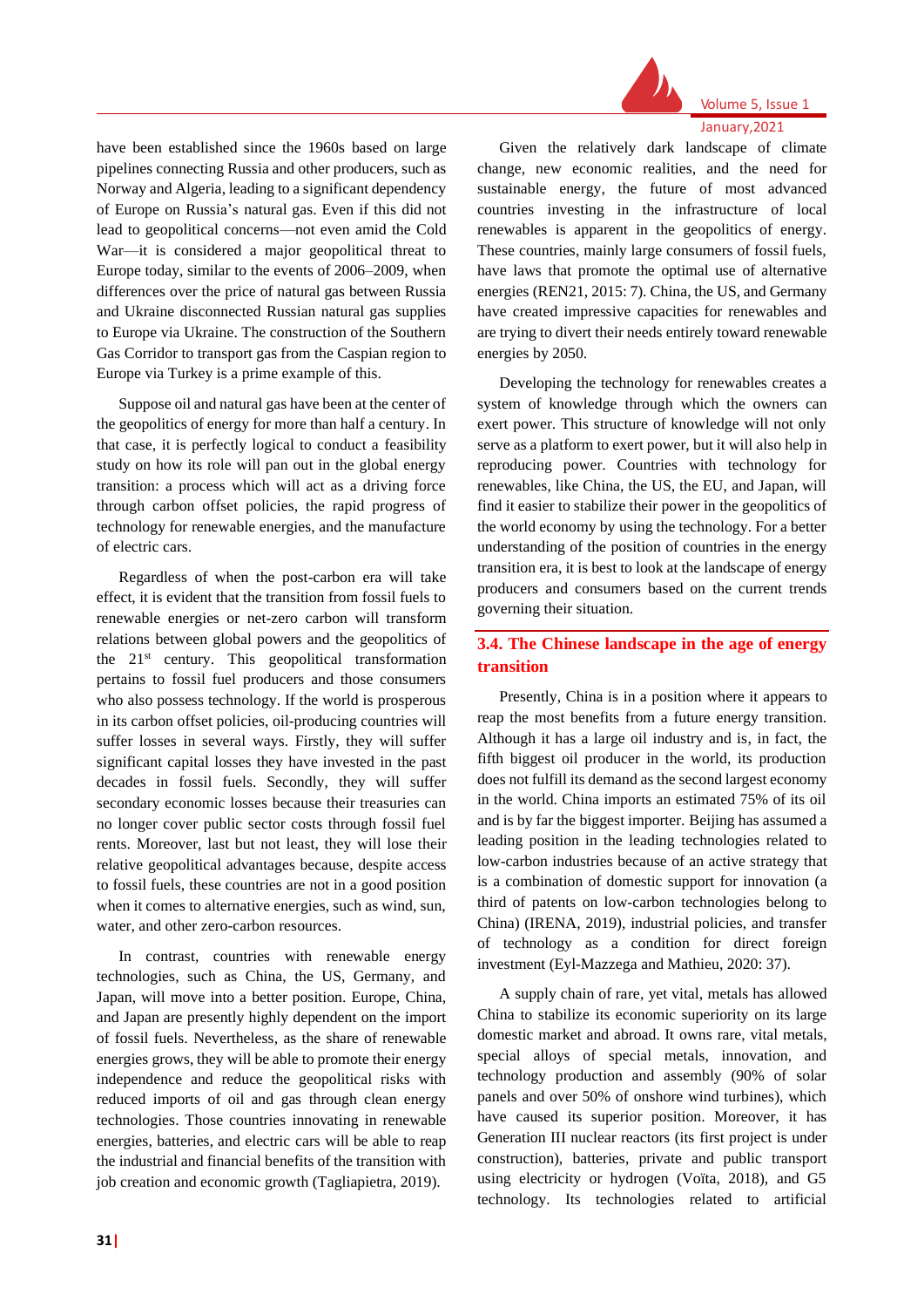intelligence will soon put China in a superior position in the geopolitics of global energy.

As reiterated by its former minister of technology, Wan Gang, China is set to take strategic control of the development of electric vehicles, and it has already done so in part. Nevertheless, it is not simply the environment or air pollution propelling China toward clean fuels. The authorities in Beijing are fully aware that China cannot compete with the world's biggest automotive companies manufacturing cars with internal combustion engines. Therefore, it can overtake the most prominent global automotive companies by selling electric cars, which will be in demand in a post-carbon world as its relative advantage and a leader in global markets. It should be noted that China is currently a world leader in producing lithium (the primary substance used in electric car batteries), with more than 80% of the world's battery production capacity in the global electrical energy supply chain. The world, which is increasingly moving toward solar energy, is expected to run on made-in-China goods

in the future. Moreover, its robust infrastructure for producing solar energy over the past decade has significantly reduced the cost of solar energy, and China is now manufacturing nearly 70% of the world's solar panels (China's Solar Panel, 2019).

Overall, statistics show that China leads in renewable energy installations with a capacity of about 758.6 GW (Figure 2). This is considered a strategic victory against its rivals, especially the US and can be better understood in terms of the Malacca Dilemma. Presently, the threat remains for Beijing that if it is involved in a face-off with the US over Taiwan or the South China Sea, the US Navy may close the Strait of Malacca on Chinese tankers importing oil from the Middle East and Africa and paralyze large parts of the Chinese economy and military might. Therefore, reducing its reliance on imported oil will be a tremendous strategic victory for China, that, as a world leader in renewable energy technology, will benefit more from the energy transition than any other country.



**Figure 2**: Leading countries in installed renewable energy capacity worldwide in 2019 (in gigawatts). Source: Sönnichsen, 2020

## **3.5. The US landscape in the age of energy transition**

Currently, the US ranks second in the world in terms of greenhouse gas emissions. More than 80% of the country's greenhouse gas emissions pertain to its energy sector. In recent years, however, the US has had significant achievements in the transition to clean energies. According to the US Energy Information Administration (EIA), carbon dioxide  $(CO<sub>2</sub>)$  emissions have declined from 2.4 to 1.8 gigatons from 2008 to 2017 (a reduction of more than 25%) as a result of extensive investments and rise in the use of solar and wind energies, and reduction in the use of coal. In 2019, the annual US energy consumption rates for renewable sources exceeded coal consumption for the first time (EIA, 2019) (Figure 3).

Nevertheless, the US still depends greatly on oil, particularly shale oil, which will be its Achilles' heel in future energy market developments. If shale oil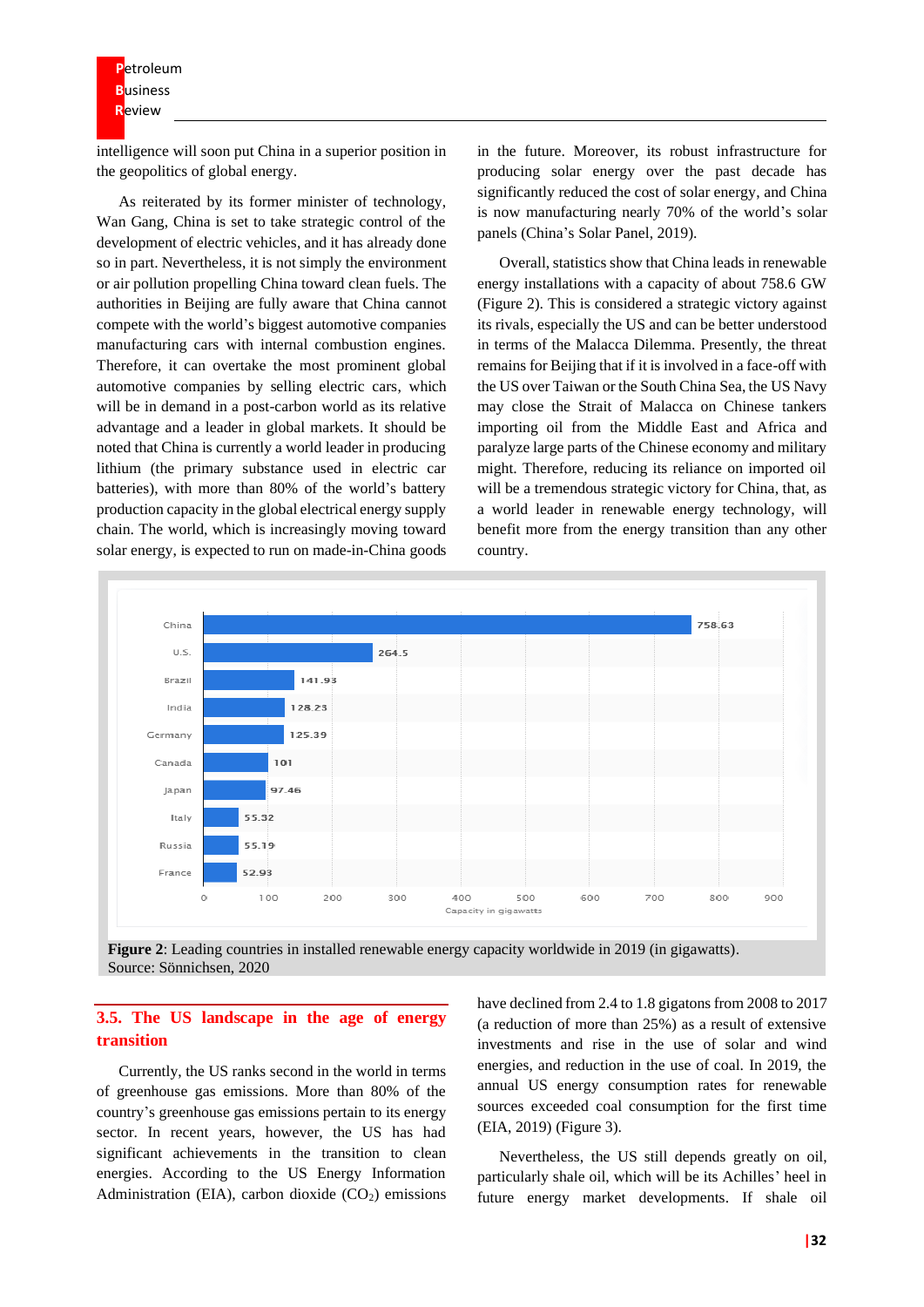

## Volume 5, Issue 1 January,2021

production is not financially feasible, it will indicate a reduction in the US oil production and unemployment in this sector (Shokri and Esmaeili, 2019: 19).

After the end of Donald Trump's unilateral policies and the US rejoining the Paris Climate Agreement, it appears that it will have more concrete policies in moving toward an energy transition. At the moment, it is in a strong position in terms of scientific research and the development of new energy technologies. Achieving the goal of net-zero carbon by 2050 requires innovations in the fields of chemistry, physics, and materials science; it also requires advances in carbon sequestration, hydrogen fuel, digitization, production, artificial intelligence, robotics, software, data analysis, and other technologies.

The US has excellent advantages in these areas, thanks to scientific innovations in the technology ecosystem that are unique. The country has 17 national laboratories belonging to the Department of Energy, universities, research institutes, and countless companies and startups. It also has an advanced financial system that can attract more investment to more innovations in clean fuels. For instance, it has over sixty advanced nuclear energy projects in its private sector today. The Department of Energy spends over USD 6.5 billion annually on research in basic sciences, which will be the cornerstone of future technologies (Yergin, 2020).



Source: The US EIA (MAY 28, 2020)

China is the staunch rival of the US in the postcarbon era. Relying on its shale oil resources for energy will allow China to overtake clean technologies, especially lithium batteries for electric vehicles. The importance of this issue clarifies because the transport sector in the US has the largest share of energy consumption. Since the country lags behind China in producing electric vehicles, it appears to have lower energy geopolitics than China.

# **3.6. The EU landscape in the age of energy transition**

The EU is another substantial region in the puzzle of geopolitics. The impact of energy on the union as one of the three poles of the economy is very important. The EU is poor in fossil fuels. It has been strongly tilting toward carbon offset policies, except for a few sectors that continue to produce coal (East Europe and Spain).

Since the Treaty of Lisbon (2007), the EU has improved its energy, climate, and environmental policies. It set sustainable energy goals for 2020, which must be achieved; it actively participates in the 2015 Paris Climate Agreement process. Presently, the EU is leading clean fuels with a 10% share of carbon dioxide emissions. A growing consensus has taken shape in the EU since 2018 to achieve the climate goals by 2050. To this end, the union has established working mechanisms to support the energy transition: The European Investment Bank, Emissions Trading System (ETS), several infrastructure investment funds, and funds and innovation programs such as Horizon 2020 (Eyl-Mazzega and Mathieu, 2020: 30).

In addition, the EU presented the "Clean Energy Package for All Europeans" in 2018 to bring together the energy market and policies about the transition of energy. This is a comprehensive and complex tool that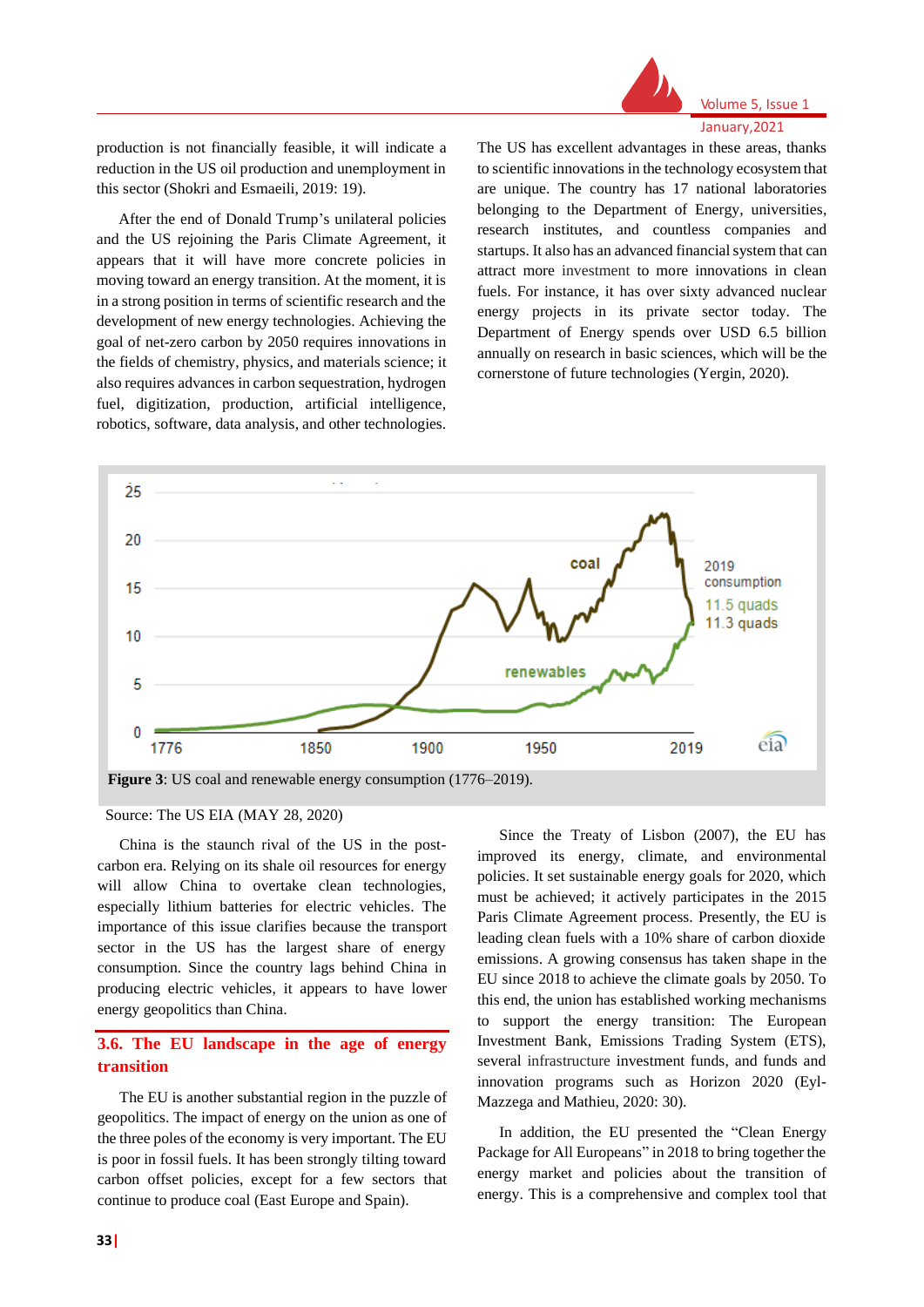brings improvements to the functions of domestic energy markets. The package encourages innovation and creates a more active role for the consumers of energy. With this project, the EU is effectively fulfilling its climate commitments. Key EU objectives for 2030 include:

- A reduction of at least 40% in greenhouse gas emissions (since 1990 levels);
- An increase of at least 32% in the share of renewable energies in the energy basket;
- An increase of at least 32.5% in energy efficiency (EU 2030, 2020);



Even though the EU member states have a suitable position in renewable technologies, the union still faces challenges on the path to the energy transition. The cost of supporting renewable energy projects is increasing; social resistance to renewable energies and transmission lines with a wind velocity of over 40,000 miles installed in Germany and 8,000 miles installed in France is growing. More importantly, the EU's carbon setoff policies have been focused mainly on the electricity sector and are not yet noticeable in the transport and industrial sectors. The EU's new landscape for 2030 accelerates reduction in the share of fossil fuels to produce electricity but does not eliminate it in thermal power plants and transport because reaching them would be difficult and will be met with the resistance of the automotive industry (Eyl-Mazzega and Mathieu, 2020: 32). The level of commitment and political will among member states is also debatable. In fact, the members are reluctant to leave such a strategic issue solely to the EU; therefore, it can be stated that growth trends and results obtained for the EU's energy transition vary among its

member states. For example, Italy and the UK have two different approaches: Italy's policies are mainly pursued through government-based programs, while the policies of the UK are predominantly market-based. As a result, these two countries are experiencing two different trends in energy transition (Hafner and Raimondi, 2020). Given the challenges ahead, the EU's future energy geopolitics is ranked after the US and China.

# **3.7. The Russian landscape in the age of energy transition**

Contrary to China, the US, and to a certain extent the EU, with suitable standings in the future of the energy transition era, perhaps Russia can be seen as the biggest loser in this arena. The fact is that Russia has a good position in the geopolitics of global energy today due to its abundant energy resources and its role in the global energy market. Russia is one of three big oil producers globally and the second largest producer of natural gas; it remains the biggest exporter of gas, the second exporter of oil, and the third biggest exporter of coal. The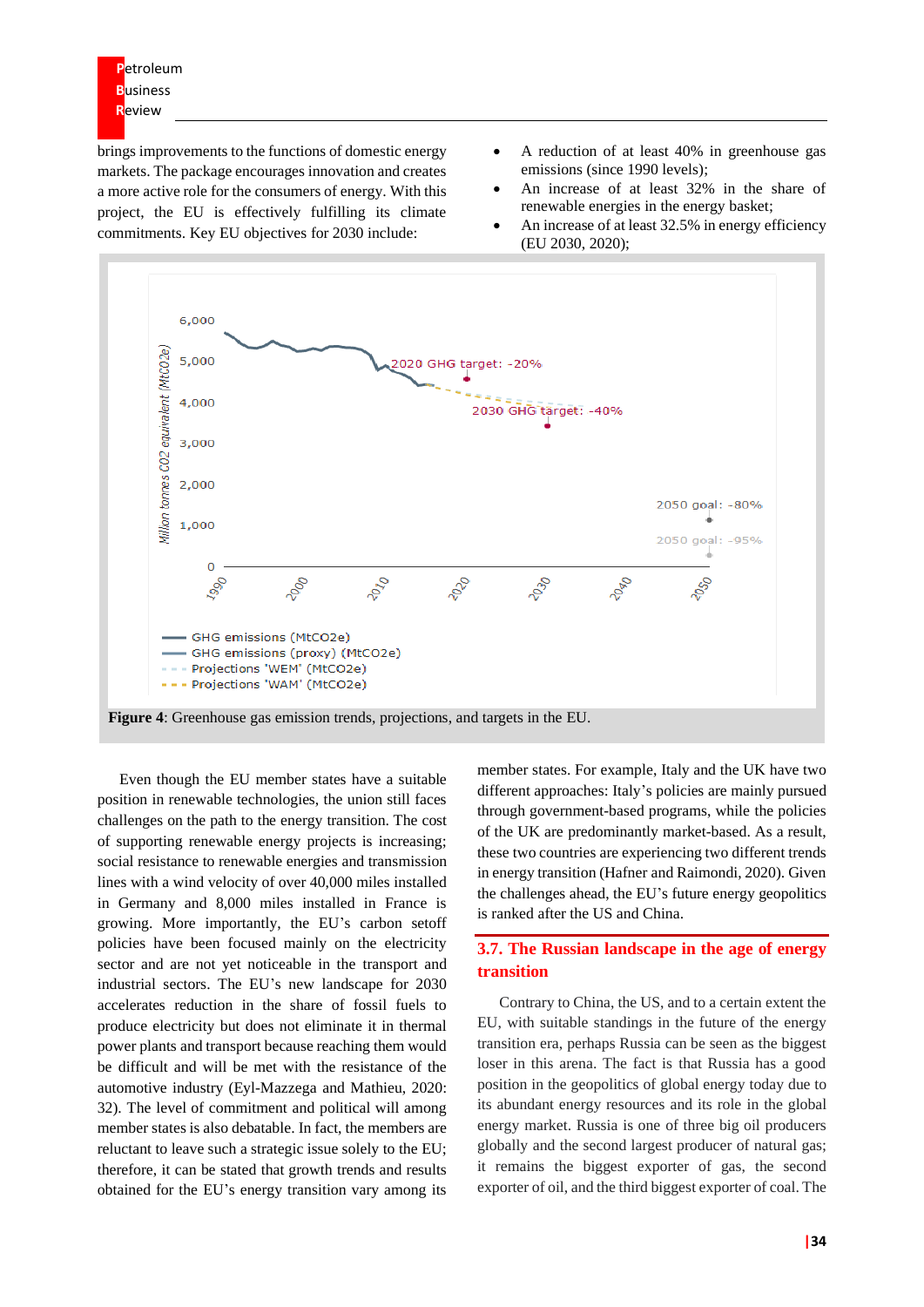

Volume 5, Issue 1 January,2021

country produces energy equivalent to 1,470 million tons of oil (Mtoe) and exports more than half of its primary energy production; it supplies 16% of the interregional energy trade, making it the world's leading energy exporter (Makarov, Mitrova, and Kulagin, 2019). Its strategic behavior in the energy transition is essential for the country itself and the rest of the world.

Russia's present-day power in the geopolitics of global energy will incidentally also be its Achilles' heel in the post-carbon era. Russia's energy intensity<sup>1</sup> of GDP remains high despite relatively low energy prices and high capital costs in recent years. In contrast, the share of clean fuels, such as solar and wind energies, remains negligible in the energy combination and is not forecast to reach above 1% by 2035 (Henderson and Mitrova, 2020: 95).

Regarding the geopolitics of energy, as a country rich in resources, Russia is constantly accused of abusing its power as an energy exporter (natural gas in particular). The energy strategy of the Russian Federation until 2030 explicitly states that energy exports must help improve the country's foreign policy (Tynkkynen et al., 2017). The reality, however, remains that Russia lags far behind other rivals in the domain of clean fuel technologies. Therefore, the energy transition will create long-term challenges for the country and the sustainability of its economy, which is highly dependent on the income from hydrocarbon exports. The 2008 economic downturn and the lack of dollar revenues from energy sales, which led to a decline in GDP, clearly witness the deep structural problems in the country's economy. In recent years, oil and gas revenues from exports have also declined between 2008 and 2012 due to lower hydrocarbon prices (Trading Economics 2018).

Russia's reliance on its oil and gas revenues is another strategic vulnerability. A transfer from fossil fuels to low-carbon energy resources can lead to a 16% reduction in fuel exports and an 8% decline in primary fuel production over the next two decades. Overall, until 2040, this can reduce the value added of fuel and energy by a quarter due to a decline in investments in this sector. As a result, it is forecast that the average GDP growth in Russia will decrease from 1.7% to 0.6% per year between 2016 and 2040, and the share of the energy sector in GDP will fall from 25% to 14%, indicating the end of fossil fuel dominance in the Russian national

economy during the energy transition period (Hafner and Tagliapietr, 2020: 100).

Aware of this strategic weakness, Russian authorities have been stressing the need for change, diversity, and reduction in oil and gas dependency for nearly two decades. According to the draft for Russia's energy strategy for the period leading up to 2035 (prepared by the Ministry of Energy of the Russian Federation, 2017), the share of renewable energies in Russia's total primary energy consumption must increase from 3.2% to 4.9% by 2035. The plan intends to increase its photovoltaics, wind energy, and geothermal capacity to 5.9 GW by the end of 2024 (Power Technology, 2018).

Nevertheless, Russia appears to face many challenges. As a country with enormous natural gas reserves and the second most extensive thermal coal reserves globally, it does not see an energy transition from fossil fuels to net-zero carbon resources as viable. Despite the country's massive potential for wind and solar energies and the expanse of land ready for development, the availability of oil, gas, and coal overshadows clean fuel policies, making it difficult to diversify the energy combination and direct it more toward net zero-carbon resources. The low price of hydrocarbons, the adverse geographical dispersal of renewable resources (located mainly in unauthorized areas at long distances from consumption centers), and their relatively high costs primarily due to compulsory localization requirements, often lead to non-competitive costs per unit and act as a barrier to their development in Russia, making the country vulnerable to the global energy balance.

# **3.8. Countries in the Middle East and North Africa**

The role of oil-producing countries in the Middle East and North Africa cannot be neglected in the age of energy transition. The Middle East has played a pivotal role in the geopolitics of global energy since the second half of the 20<sup>th</sup> century. The MENA region contains most of the world's oil reserves: 48.3% of the world's oil resources are in the Middle East and 3.7% in North Africa (BP, 2019). The region also ranks high in gas resources in global energy geopolitics. Nearly 38.4% of the world's natural gas resources is located in the Middle East and 4% in North Africa. It should be noted that the high-quality energy resources of this region are mainly

<sup>1</sup> Energy intensity is the measure of energy inefficiency in a country's economy and is calculated as units of energy per unit of GDP.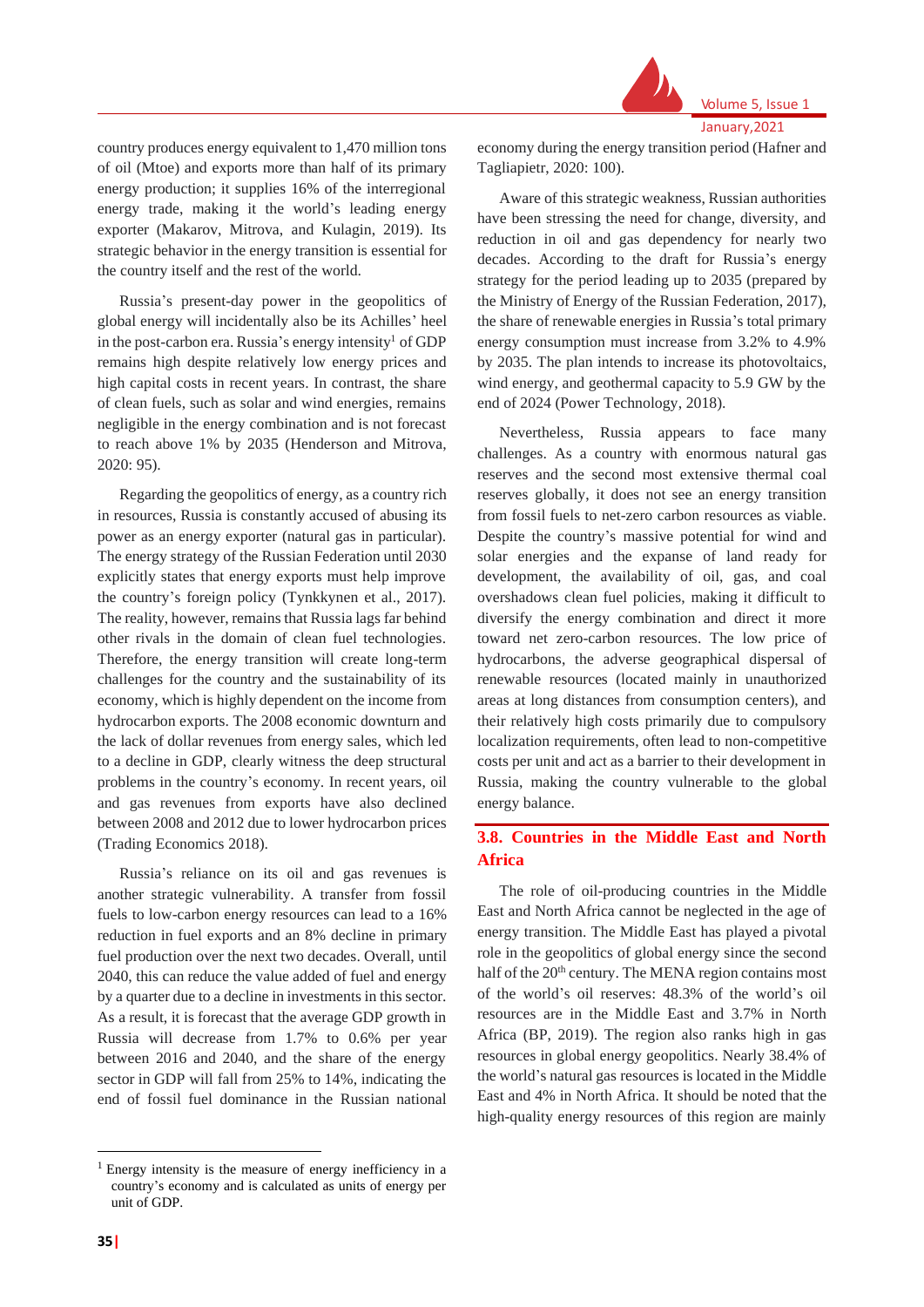located in large reservoirs with developed infrastructure and close to export routes (Mills, 2020: 117). However, this geopolitical position has been dramatically diminished in recent years with the emergence of the US as the world's largest oil producer. Oil remains essential for the economic power of the countries in the region, and the energy transition will weaken this power.

Traditional energy powers in the Middle East and North Africa will have four essential reactions to the energy transition. First, they will renew their economic structure to fit lower prices and reduce hydrocarbon rents in the long run. Second, they will try to safeguard the future of their hydrocarbon industries, and third, they will take gradual measures to speed up the reuse of their domestic energy systems for a low-carbon future. Fourth, they will counter the new geoeconomic transition.

Many MENA countries have defined a landscape for a future energy transition. Nevertheless, since the budget for their non-oil projects depends on oil revenues, the energy transition can end up being very costly. The Saudi Vision 2030 Document under the leadership of Mohammad Ben Salman (MBS) is one of the newest and most important documents in the region. It focuses more on technology, tourism, and social change and less on the oil sector. The main Saudi objective for the energy sector is to abolish energy subsidies by 2025 (which was supposed to take place by 2020) (Mills, 2020: 124). However, achieving the objectives of Vision 2030 without reliance on oil revenues will be a difficult task. In an International Monetary Fund (IMF) report, oil makes up over 40% of its GDP, nearly 70% of its revenues, and close to 80% of its exports. Additionally, its non-oil activities heavily depend on state funds provided through oil revenues (IMF, 2019). Therefore, changing the economic structure of MENA countries that are heavily dependent on oil revenues will be difficult in any case.

A transition from fossil fuels to renewables will also entail significant geopolitical consequences for countries in this region. Increasing focus on clean fuels by the international community raises concerns for the traditional energy market actors over their reduced strategic importance. A number of MENA countries have turned to clean fuel technologies in recent years. For instance, in its Economic Vision 2030, Bahrain emphasizes diversification with a focus on potential sectors and tries to transform its economy in the long run through new opportunities. Algeria has also endeavored to increase its non-carbon exports to 9% of its total

exports by 2019 in its new economic growth model (2016–2019). In its Sixth Development Plan, Iran has stressed reducing the oil share in its budget to 22%. In its Vision 2030, Saudi Arabia is also trying to increase the share of its non-oil exports in its GDP from 16% to 50% (Tagliapietra, 2019: 3). However, the overwhelming dependence of these countries on their oil and gas revenues, coupled with weaknesses in modern technology, will prevent them from playing a role in global geopolitics like before. While countries of the Persian Gulf have at least stated a vision for diversification and taken impressive steps toward realizing it, other MENA countries exporting carbohydrates are facing problems. Presently, Iran enjoys a relatively diverse economy and has been pushed toward increasing self-sufficiency and less dependence on oil revenues by the sanctions.

Nevertheless, this has led to a severe downturn in its economy. Iraq is trying to progress in the oil, gas, and electricity sectors but is somewhat limited in going beyond these. Algeria is also making efforts to maintain its oil exports with an extensively bureaucratic system and by fighting foreign investors. Of course, international wars in Syria, Libya, and Yemen impede long-term economic progress in these countries (Mills, 2020: 125). This situation will pose a challenge to the region's geopolitical future.

#### **4. Conclusions**

The progress of technology for renewable energies can change the geopolitics of energy dependency between the current producers, consumers, and transit countries. In recent years, a decline in oil price is not expected to propel the situation toward renewable energies because it has not affected investments in renewables to date. Indeed, these energies are used in the electricity sector, where oil is seldom used. Further, developments in renewable energy technologies, such as photovoltaic systems, have led to a sharp reduction in global prices. It should be noted that planning for wind or solar installations is calculated in circles of 20 to 30 years. Therefore, decisions in this area are less sensitive to cyclical changes that can affect the overall context. However, investments in oil have a planning horizon of 1–3 years due to high volatility. Under such circumstances, a drop in oil price cannot be expected to turn into a negative competition for renewable energies in the medium term. Given the geopolitical models, it can be stated that the development of technology for renewable energies will have a significant impact on global geopolitics. Such technology creates a structure of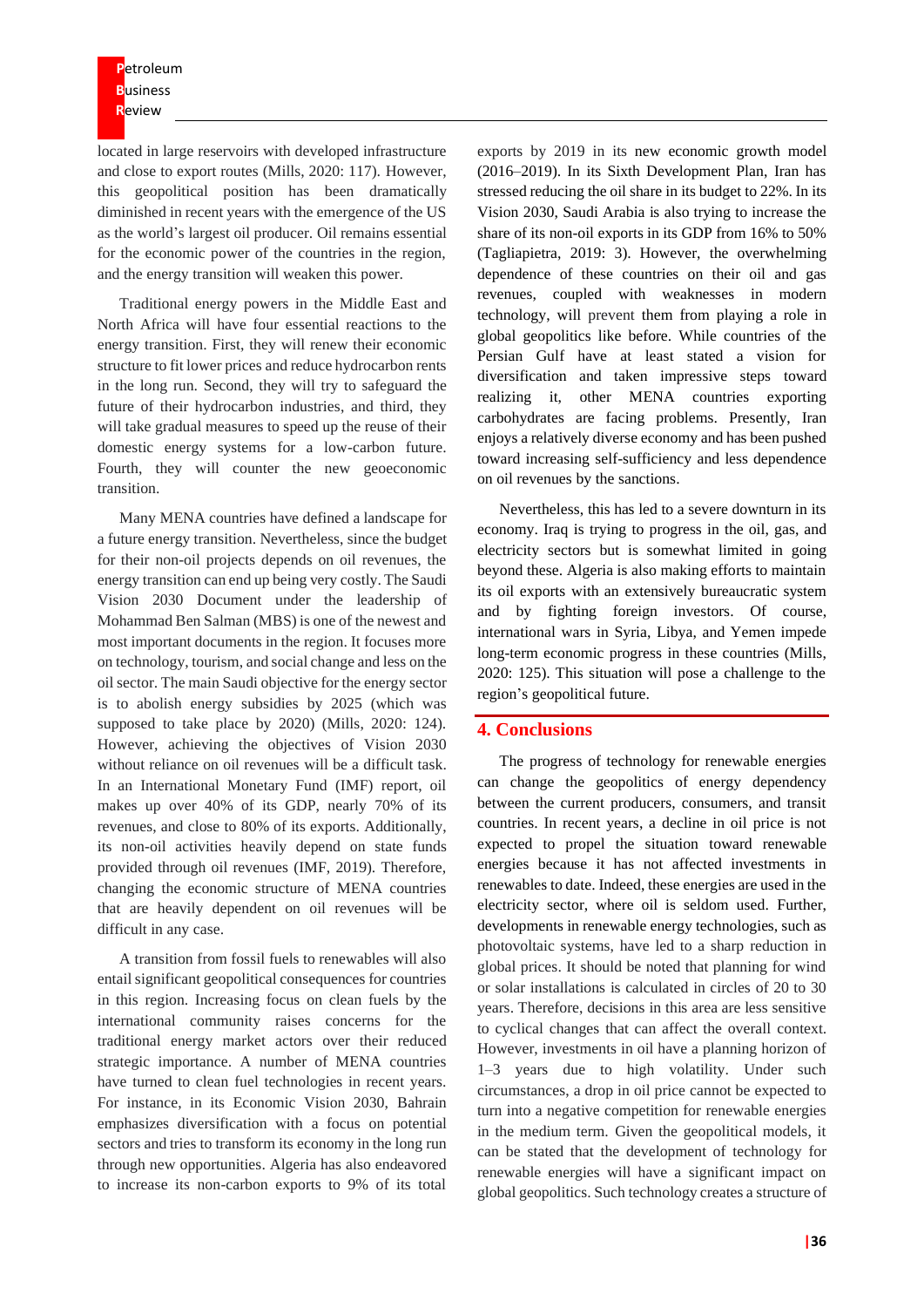

knowledge in which the owners, namely developed countries, can easily exert, reproduce, stabilize, and guarantee their power in the global economy. In a postcarbon era, countries with fossil fuels, such as those in the Middle East, North Africa, and Russia, will no longer determine equations in the energy market like before. In contrast, countries that are currently consumers and possess the modern technology for renewables, like China, the US, and European countries, will find themselves in a better position.

#### **References**

- Arabia, S. (2016). Saudi Arabia Vision 2030. Gazette, Riyadh Tuesday, 26.
- Breznitz, D. (2007). Innovation and the state: political choice and strategies for growth in Israel, Taiwan, and Ireland. Yale University Press.
- China's Solar panel (2019). China's solar panel makers' top global field but challenges loom. Retrieved from: https://asia.nikkei.com/Business/Businesstrends/China-s-solar-panel-makers-top-globalfield-but-challenges-loom.
- Economics, T. (2018). Russia GDP growth rate. Trading Economics. Retrieved from https://tradingeconomics.com/russia/gdp-growth.
- Energy Information Administration (2019) Annual energy outlook 2019. https://www.eia.gov/ outlooks/aeo/. Accessed 26 June 2019.
- EU 2030 (2020). EU 2030 climate and energy framework. Retrieved from: EU 2030 climate and energy.
- Eyl-Mazzega, M. A., and Mathieu, C. (2020). The European Union and the energy transition. In The Geopolitics of the Global Energy Transition (pp. 27–46). Springer, Cham.
- Eyl-Mazzega, M. A., and Mathieu, C. (2020). The European Union and the energy transition. In The Geopolitics of the Global Energy Transition (pp. 27–46). Springer, Cham.
- Hafner, M., and Raimondi, P. P. (2020). Priorities and challenges of the EU energy transition: from the European green package to the new green deal. Russian Journal of Economics, 6, 374.
- Hafner, M., and Tagliapietra, S. (2020). The geopolitics of the global energy transition.
- Henderson, J., and Mitrova, T. (2020). Implications of the global energy transition on Russia. In The

Geopolitics of the Global Energy Transition (pp. 93–114). Springer, Cham.

- International Monetary Fund (2019). Saudi Arabia: Selected Issues; IMF Country Report No. 19/291. Retrieved from: http://www.imf.org/.
- IRENA (2019) Patents evolution of renewable energy. http://resourceirena.irena.org
- IRENA, O., and DESA, U. (2019). A new world: the geopolitics of the energy transformation.
- Looney, B. (2020). Statistical review of world energy, 2020|.
- Makarov, A. A., Mitrova, T. A., and Kulagin, V. A. (2019). Global and Russian energy outlook 2019. Moscow: Energy Research Institute of the Russian Academy of Sciences and Moscow School of Management SKOLKOVO. Accessed May 19, 2020.
- Makarov, A. A., Mitrova, T. A., and Kulagin, V. A. (2019). Global and Russian energy outlook 2019. Moscow: Energy Research Institute of the Russian Academy of Sciences and Moscow School of Management SKOLKOVO. Accessed May 19, 2020.
- Makarov, I., Chen, Y. H. H., and Paltsev, S. (2017). Finding itself in the post-Paris world: Russia in the new global energy landscape.
- Mills, R. (2020). A fine balance: the geopolitics of the global energy transition in MENA. In The Geopolitics of the Global Energy Transition (pp. 115–150). Springer, Cham.
- Mitrova, T. (2016). Russian energy outlook. encyclopedia of mineral and energy policy, edited by G. Tiess, T. Hamdi, and P. Cameron, 1–12.
- Mottaghi, M. (2019). Futures of Iran's oil and gas; scenarios by 2035. Petroleum Business Review, 3(4), 63–86.

outlooks/aeo/. Accessed 26 June 2019.

- Power Technology (2018). "Is Russia finally ready to embrace renewable energy?" Retrieved from: https://www.powertechnology.com/features/russi a-renewable-energy/ Accessed 17 November 2019.
- REN21 (2015): Renewables 2015 Global Status Report, Key Findings, Retrieved from: http:// www. ren21. net/status-of-renewables/global-statusreport› [Retrieved from: 10/2/2015].